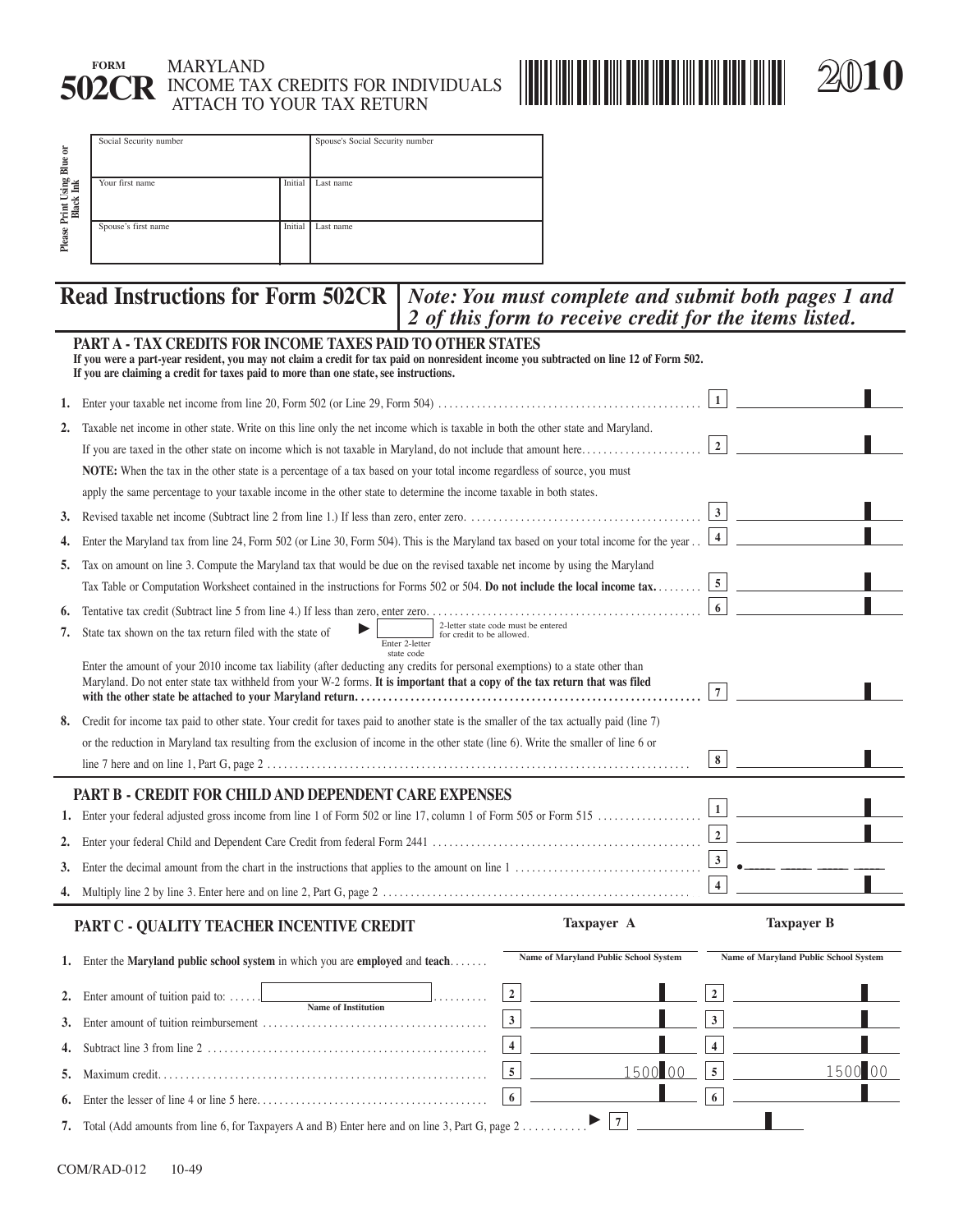

# NAME\_\_\_\_\_\_\_\_\_\_\_\_\_\_\_\_\_\_\_\_\_\_\_\_\_\_\_\_\_\_ SSN \_\_\_\_\_\_\_\_\_\_\_\_\_\_\_\_\_\_\_\_\_\_\_\_\_\_\_\_\_\_\_ 10502C149 **PART D - CREDIT FOR AQUACULTURE OYSTER FLOATS**

| <b>PART E - LONG-TERM CARE INSURANCE CREDIT: (This is a ONE-TIME credit)</b>       |  |
|------------------------------------------------------------------------------------|--|
| Enter here and on line 4 of Part G below. This credit is limited. See Instructions |  |
| Enter the amount paid to purchase an aquaculture oyster float(s)                   |  |

| Answer the questions and see instructions below before completing Columns A through E for each person for whom you paid long-term care insurance premiums. |                  |
|------------------------------------------------------------------------------------------------------------------------------------------------------------|------------------|
|                                                                                                                                                            | Yes              |
| <b>Question 2</b> - Is the credit being claimed for the insured individual in this year by any other taxpayer?                                             | Yes <sub>l</sub> |

|                        | N <sub>0</sub> |
|------------------------|----------------|
|                        | No t           |
| 1 YTTA<br><b>ALCOM</b> |                |

### **If you answered YES to any of the above questions, that insured person does NOT qualify for the credit.**

Complete Columns A through D only for insured individuals who qualify for credit. Enter in Column E the lesser of the amount of premium paid for each insured person or: \$330 for those insured that are 40 or less, as of  $12/31/10$ 

\$500 for those insured that are over age 40, as of 12/31/10.

Add the amounts in Column E and enter the total on line 5 (TOTAL) and Part G, line 5.

| <u>Column A</u><br>Name of Qualifying Insured Individual | Age | <b>Column B</b><br>Social Security No. of Insured | <b>Column C</b><br><b>Relationship to Taxpayer</b> | Column D<br><b>Amount of Premium Paid</b> | <b>Column E</b><br><b>Credit Amount</b> |  |
|----------------------------------------------------------|-----|---------------------------------------------------|----------------------------------------------------|-------------------------------------------|-----------------------------------------|--|
|                                                          |     |                                                   |                                                    |                                           |                                         |  |
| 2.                                                       |     |                                                   |                                                    |                                           | ٠.                                      |  |
| $\mathcal{S}$                                            |     |                                                   |                                                    |                                           | v.                                      |  |
| 4.                                                       |     |                                                   |                                                    |                                           | 4.                                      |  |
| 5. TOTAL                                                 |     |                                                   |                                                    |                                           | 5.                                      |  |

### **PART F - CREDIT FOR PRESERVATION AND CONSERVATION EASEMENTS**

|                                                                                                                                                                                                                              | Taxpayer A        |                                           | <b>Taxpayer B</b> |  |
|------------------------------------------------------------------------------------------------------------------------------------------------------------------------------------------------------------------------------|-------------------|-------------------------------------------|-------------------|--|
| 1. Enter the portion of the total current year donation amount, and any carryover                                                                                                                                            | $\vert 1 \vert$   | $\mathbf{1}$                              |                   |  |
|                                                                                                                                                                                                                              | $\boxed{2}$       | $\overline{2}$                            |                   |  |
| 3. Subtract line 2 from line 1. $\ldots$ . $\ldots$ . $\ldots$ . $\ldots$ . $\ldots$ . $\ldots$ . $\ldots$ . $\ldots$ . $\ldots$<br>4. Enter the amount from line 24 of Form 502; line 32c of Form 505; line 33 of Form 515; | 3 <br>$\boxed{4}$ | $\overline{3}$<br>$\overline{\mathbf{4}}$ |                   |  |
|                                                                                                                                                                                                                              |                   |                                           |                   |  |
| 5. Enter the lesser of lines 3 or 4 here. (If you itemize deductions, see Instruction $14.$ )                                                                                                                                | $\vert 5 \vert$   | $\sqrt{5}$                                |                   |  |
|                                                                                                                                                                                                                              |                   | 6                                         |                   |  |
|                                                                                                                                                                                                                              |                   | $\overline{7}$                            |                   |  |
|                                                                                                                                                                                                                              |                   |                                           |                   |  |
| PART G - INCOME TAX CREDIT SUMMARY                                                                                                                                                                                           |                   |                                           |                   |  |
|                                                                                                                                                                                                                              |                   | $\vert$ 1                                 |                   |  |
|                                                                                                                                                                                                                              |                   | $\overline{2}$                            |                   |  |
|                                                                                                                                                                                                                              |                   | 3 <sup>1</sup>                            |                   |  |
|                                                                                                                                                                                                                              |                   | $\overline{\mathbf{4}}$                   |                   |  |
|                                                                                                                                                                                                                              |                   | 5 <sup>5</sup>                            |                   |  |
| 6. Enter the amount from Part F, line $6 \ldots 1000$ .                                                                                                                                                                      |                   | 6                                         |                   |  |
|                                                                                                                                                                                                                              |                   | $\overline{7}$                            |                   |  |
| 8. Total (Add lines 1 through 7) Enter this amount on line 27 of Form 502; line 39 of Form 504; line 35 of Form 505; or line 36 of Form 515.                                                                                 |                   | 8                                         |                   |  |
| PART H - REFUNDABLE INCOME TAX CREDITS                                                                                                                                                                                       |                   |                                           |                   |  |
|                                                                                                                                                                                                                              |                   | $\vert$ 1                                 |                   |  |
| 2. Heritage Structure Rehabilitation and/or Sustainable Communities Tax Credits (See instructions for Forms 502H and 502S.) Attach certification. [2                                                                         |                   |                                           |                   |  |
|                                                                                                                                                                                                                              | $\mathbf{3}$      |                                           |                   |  |
| $\blacktriangleright$                                                                                                                                                                                                        |                   |                                           |                   |  |
|                                                                                                                                                                                                                              |                   |                                           |                   |  |
| 6. Total (Add lines 1 through 5). Enter this amount on line 44 of Form 502; line 47 of Form 505; or line 54 of Form 515                                                                                                      |                   | 6                                         |                   |  |
|                                                                                                                                                                                                                              |                   |                                           |                   |  |

 $\mathbb{N}^{\circ}$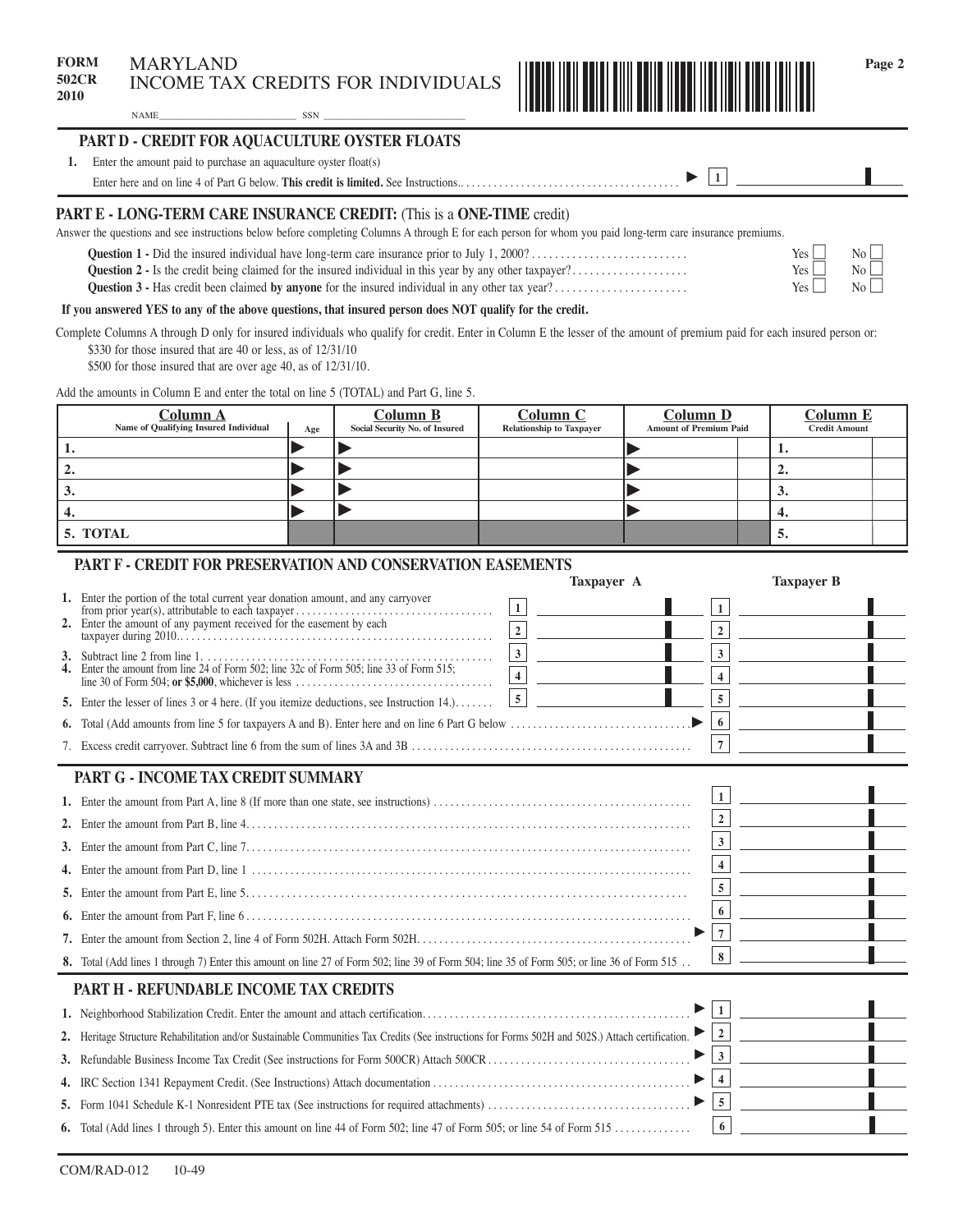# **INSTRUCTIONS FOR <b>INCOME TAX CREDITS FOR INDIVIDUALS**

**Purpose of Form.** Form 502CR is used to claim personal income tax credits for individuals (including resident fiduciaries).

 **Long-Term Care Insurance Credit, Credit for Preservation and**  You may report the following tax credits on this form: the **Credit for Income Taxes Paid to Other States, Credit for Child and Dependent Care Expenses, Quality Teacher Incentive Credit, Conservation Easements, Credit for Aquaculture Oyster Floats, the Heritage Structure Rehabilitation Tax Credit, Sustainable Communities Tax Credit, the Neighborhood Stabilization Credit, IRC Section 1341 Repayment Credit, Form 1041 Schedule K-1 Nonresident PTE Tax, and Refundable Business Income Tax Credits from Form 500CR.** 

The Neighborhood Stabilization Credit, a portion of the Heritage Structure Rehabilitation Tax Credit, the Sustainable Communities Tax Credit, and/or certain business tax credits from Form 500CR and the IRC Section 1341 Repayment Credit are refundable. The balance of the Heritage Structure Rehabilitation Tax Credit and all of the other credits may not exceed the state income tax.

Excess credit for preservation and conservation easements and for non-refundable heritage structure rehabilitation expenses may be carried forward to the next tax year. Excess amounts of the other credits cannot be carried forward. **Note: Resident fiduciaries may use Form 502CR to claim only a credit for income taxes paid to other states or a credit for Preservation and Conservation Easements.** 

**Name and Other Information.** Type or print the name(s) as shown on Form 502, Form 505, Form 515 or Form 504 in the designated area. Enter the Social Security number for each taxpayer.

**When and Where to File.** Form 502CR must be attached to the annual return (Form 502, 504, 505 or 515) and filed with the Comptroller of Maryland, Revenue Administration Division, Annapolis, Maryland 21411-0001.

### **PART A - CREDIT FOR INCOME TAXES PAID TO OTHER STATES**

If you are a Maryland resident (including a resident fiduciary) and you paid income tax to another state, you may be eligible for a credit on your Maryland return. Nonresidents (filing Form 505, 515, or 504) are not eligible for this credit.

Find the state to which you paid a nonresident tax in the groups listed below. The instructions for that group will tell you if you are eligible for credit and should complete Part A of Form 502CR. You must file your Maryland income tax return on Form 502 and complete lines 1 through 24 of that form, or on Form 504 and complete lines 1 through 29. Then complete Form 502CR Parts A and G and attach to Form 502 or 504.

A completed, signed copy of the income tax return filed in the other state must also be attached to Form 502 or 504.

**CAUTION:** Do not use the income or withholding tax reported on the wage and tax statement (W-2 form) issued by your employer for the credit computation. Use the taxable income and the income tax calculated on the return you filed with the other state.

If you are claiming credit for taxes paid to more than one state, a separate Form 502CR must be completed for each state. Total the amount from each Form 502CR, Part A, line 8. Using only one summary section, record the total on Part G, line 1. Credit cannot be allowed for the local portion of the tax calculated on the return of the other state or on the Maryland return (line 31 of Form 502).

**GROUP I** - Nonreciprocal - Credit is taken on the Maryland resident return.

| Alabama - AL     | Illinois - IL      | Mississippi - MS    |
|------------------|--------------------|---------------------|
| Arizona - AZ     | Indiana - IN       | Missouri - MO       |
| Arkansas - AR    | lowa - IA          | Montana - MT        |
| California - CA  | Kansas - KS        | Nebraska - NE       |
| Colorado - CO    | Kentucky - KY      | New Hampshire - NH  |
| Connecticut - CT | Louisiana - LA     | New Jersey - NJ     |
| Delaware - DE    | Maine - ME         | New Mexico - NM     |
| Georgia - GA     | Massachusetts - MA | New York - NY       |
| Hawaii - HI      | Michigan - MI      | North Carolina - NC |
| Idaho - ID       | Minnesota - MN     | North Dakota - ND   |

| Paid to Other States, Credit for Child and<br>Rhode Island - RI<br>West Virginia - WV<br>Expenses, Quality Teacher Incentive Credit,<br>South Carolina - SC<br>(except wage income)<br>nsurance Credit, Credit for Preservation and<br>Tennessee - TN<br>Wisconsin - WI<br>ements, Credit for Aquaculture Oyster Floats,<br>Texas - TX<br>Territories and | <b>GENERAL INSTRUCTIONS</b><br>Form 502CR is used to claim personal income<br>iduals (including resident fiduciaries).<br>the following tax credits on this form: the Credit | Ohio - OH<br>Oklahoma - OK<br>Oregon - OR<br>Pennsylvania - PA<br>(except wage income) | Vermont - VT<br>Virginia - VA<br>(except wage income)<br>Washington, DC - DC<br>(except wage income) | <b>United States</b><br>American Sar<br>Guam - GU<br>Northern Mari<br>Island - MP |
|-----------------------------------------------------------------------------------------------------------------------------------------------------------------------------------------------------------------------------------------------------------------------------------------------------------------------------------------------------------|------------------------------------------------------------------------------------------------------------------------------------------------------------------------------|----------------------------------------------------------------------------------------|------------------------------------------------------------------------------------------------------|-----------------------------------------------------------------------------------|
|                                                                                                                                                                                                                                                                                                                                                           | cture Rehabilitation Tax Credit, Sustainable                                                                                                                                 | Utah - UT                                                                              | Possessions of the                                                                                   | Puerto Rico -<br>U.S. Virgin Isla                                                 |

(except wage income) Guam - GU<br>Washington, DC - DC Northern Mariana Washington, DC - DC Northern Markie except wage income) Island - MP (except wage income)<br>West Virginia - WV West Virginia - WV Puerto Rico - PR<br>(except wage income) U.S. Virgin Islands Wisconsin - WI Territories and Possessions of the

American Samoa - AS U.S. Virgin Islands - VI

 **Group I** - A Maryland resident (including a resident fiduciary) having income from one of these states must report the income on the Maryland resident return Form 502 or 504. To claim a credit for taxes paid to the other state, complete Form 502CR and attach it and a copy of the other state's nonresident income tax return (not just your W-2 Form) to your Maryland return.

**GROUP II** - Reciprocal for wages, salaries, tips and commission income only.

| Pennsylvania - PA | Washington, DC - DC |
|-------------------|---------------------|
| Virginia - VA     | West Virginia - WV  |

income tax return (not just your W-2 Form) to your Maryland return. **Group II** - Maryland has a reciprocal agreement with the states included in Group II. The agreement applies only to wages, salaries, tips and commissions. It does not apply to business income, farm income, rental income, gain from the sale of tangible property, etc. If you had such income subject to tax in these states, complete Form 502CR and attach it and a copy of the other state's nonresident

If you had wages, plus income other than wages from a state listed in Group II, you should contact the taxing authorities in the other state to determine the proper method for filing the nonresident return.

**GROUP III** - No state income tax - No credit allowed.

| Alaska - AK  | South Dakota - SD |
|--------------|-------------------|
| Florida - FL | Washington - WA   |
| Nevada - NV  | Wyoming - WY      |

**Group III** - You must report income from these states on your Maryland resident return. You cannot claim any credit for income earned in these states because you did not pay any income tax to the other state.

### **PART A – IMPORTANT NOTE FOR DUAL RESIDENTS**

 Maryland and another state, use the following rules to determine A person may be a resident of more than one state at the same time for income tax purposes. If you must file a resident return with both where the credit should be taken:

- 1. A person who is domiciled in Maryland and who is subject to tax as a resident of any of the states listed in Group I or II can claim a credit on the Maryland return (Form 502) using Part A of Form 502CR.
- 2. A person domiciled in any state listed in Group I or II who must file a resident return with Maryland must take the credit in the state of domicile.

### **PART A – SPECIAL INSTRUCTIONS**

**Members of Pass-through Entities** - When a partnership, S corporation, limited liability company (LLC) or business trust files a composite return on behalf of its partners, shareholders or members with states in Groups I and II, Maryland resident partners, shareholders or members may claim a credit for their share of the tax paid. Attach a copy of the composite return filed with each of the other states. In lieu of the composite return, attach a statement(s) from the passthrough entity showing your share of the total income, your share of the taxable net income and your share of the tax liability in each of the other states. Complete a separate Form 502CR Part A for each state, entering your share of the taxable net income on line 2 and your share of the tax liability on line 7. Do not enter the amount of tax withheld on your behalf as shown on the K-1 issued to you by the pass-through entity. Total the amount from each Form 502CR, Part A, line 8. Using only one summary section, record the total on Part G, line 1. No credit is allowed for local taxes paid.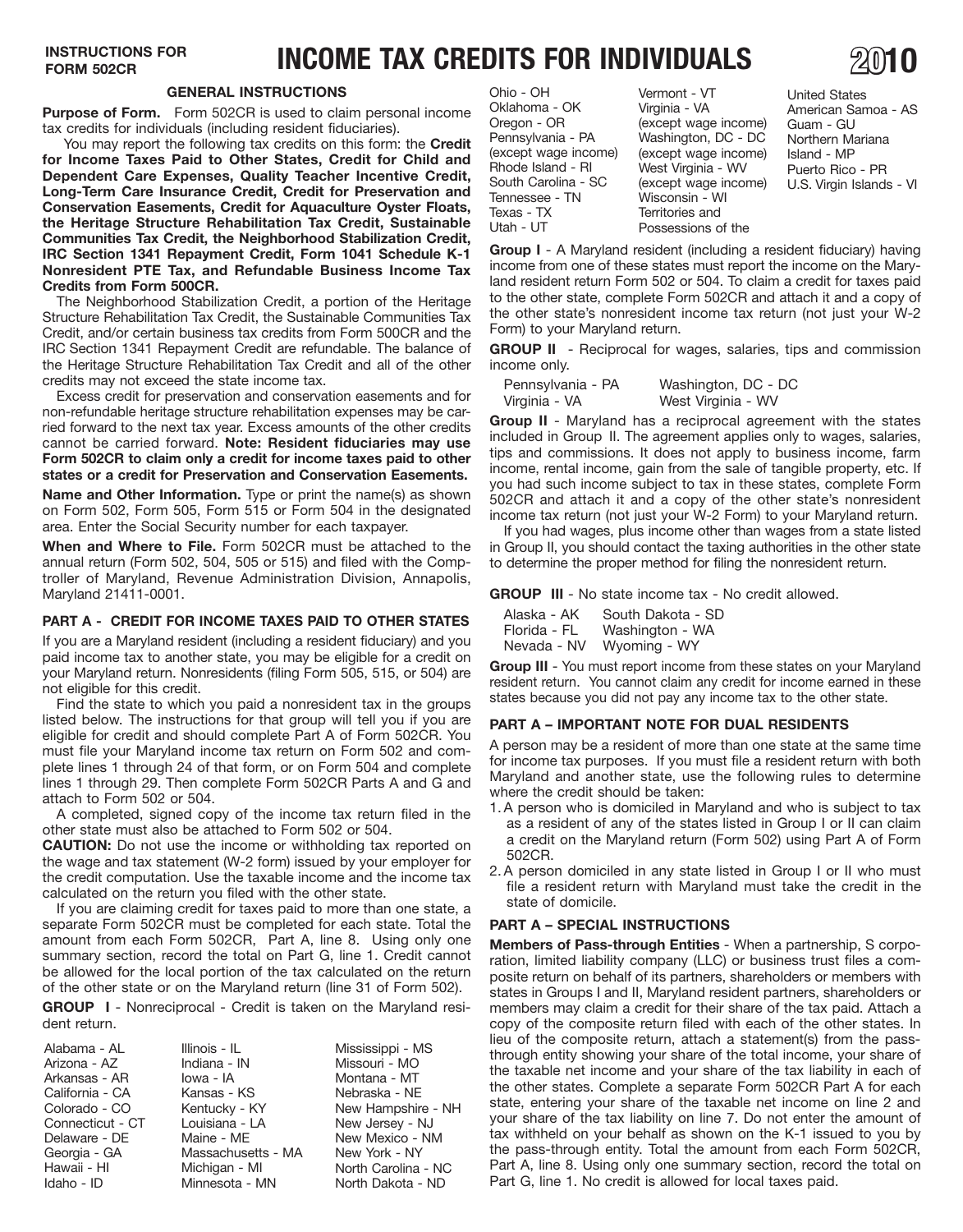If the Maryland resident must file an individual nonresident return reporting the partnership, S corporation, LLC or business trust income, a separate Form 502CR must be completed for each state and submitted with a copy of the return filed with the other state. For both composite returns and individual returns, no credit is available for taxes paid to states in Group III, or for taxes paid to cities or local jurisdictions.

**Shareholders of S Corporations** - Maryland resident shareholders can claim a credit for taxes paid by an S corporation to a state which does not recognize federal S corporation treatment. A copy of the corporation return filed in the other state is required to be attached to the Maryland return. A separate Form 502CR should be completed for each state showing the following information:

|                               | % x    |                                                |
|-------------------------------|--------|------------------------------------------------|
| Stock ownership<br>percentage | income | Corporation taxable Line 2, Part A, Form 502CR |
|                               | % x    |                                                |

Stock ownership Corporation tax Line 7, Part A, Form 502CR percentage

**NOTE:** A preliminary calculation using Form 502 must be made before calculating the credit on Form 502CR. Complete lines 1 through 24 on Form 502 to determine the amounts to be used for the 502CR computation.

The credit amount shown on line 8 of Part A, Form 502CR must then be included as an addition to income on line 5 of the Form 502 you will file.

**D.C. Unincorporated Business Franchise Tax** - Self-employed individuals and partners in a partnership that are subject to D.C. unincorporated business franchise tax may claim a credit on Form 502CR. A copy of the D.C. return is required for self-employed individuals and for partners, a K-1 or other statement from the partnership showing the partner's share of income and the partner's share of the D.C. tax.

**Installment Sales in Another State** - You may be eligible for credit for taxes paid to another state for gain recognized on installment, sales proceeds, even if the other state required the total be recognized in an earlier tax year. Credit is allowed against the state income tax only. The gain must have been deferred for federal tax purposes, but fully taxed in the year of the sale by another state that does not recognize the deferral. The credit allowed is the amount of the gain taxed in Maryland in the current year multiplied by the lesser of:

- the highest state tax rate used on your Maryland tax return or
- the tax rate imposed by the other state on the gain.

### **PART B - CREDIT FOR CHILD AND DEPENDENT CARE EXPENSES**

If you were eligible for a Child and Dependent Care Credit on your federal income tax return, Form 1040 or 1040A for tax year 2010, you may be entitled to a credit on your Maryland state income tax return. The credit starts at 32.5% of the federal credit allowed, but is phased out for taxpayers with federal adjusted gross incomes above \$41,000 (\$20,500 for individuals who are married, but file separate income tax returns). No credit is allowed for an individual whose federal adjusted gross income exceeds \$50,000 (\$25,000 for married filing separately). Use the chart below to determine the decimal amount to be entered on line 3 of Part B.

### **PART C - QUALITY TEACHER INCENTIVE CREDIT**

If you are a Maryland teacher, you may be able to claim a credit against your State tax liability for tuition paid to take graduate-level courses required to maintain certification. This credit applies to individuals who:

- a. currently hold a standard professional certificate or advanced professional certificate;
- b. are **employed** by a **county/city board of education** in Maryland;
- c. teach in a public school and receive a satisfactory performance evaluation for teaching;
- d. successfully complete the courses with a grade of B or better; and
- e. have not been fully reimbursed by the **county/city** for these expenses. Only the unreimbursed portion qualifies for the credit.

Each spouse that qualifies may claim this credit. Complete a separate column in the worksheet for each spouse.

### **INSTRUCTIONS**

- Line 1. Enter the name of the Maryland public school system in which you are employed and teach.
- Line 2. Enter the amount of tuition paid for graduate-level courses for each qualifying teacher and the name of the institution(s) it was paid.
- Line 3. Enter the amount received as a reimbursement for tuition from your employer.
- Line 5. The maximum amount of credit allowed is \$1,500 for each qualifying individual.
- Line 6. The credit is limited to the amount paid less any reimbursement up to the maximum amount allowed for each qualifying individual. Enter the lesser of line 4 or line 5.
- Line 7. Enter the total of line 6, for Taxpayers A and B. Also enter this amount on line 3, Part G.

## CREDIT FOR CHILD AND DEPENDENT CARE EXPENSES CHART

| If your filing status is Married Filing Separately<br>and your federal adjusted gross income is: |                      | <b>Decimal Amount</b> | For all other filing statuses, if your federal<br>adjusted gross income is: |                      |
|--------------------------------------------------------------------------------------------------|----------------------|-----------------------|-----------------------------------------------------------------------------|----------------------|
| At Least                                                                                         | <b>But less than</b> |                       | At least                                                                    | <b>But less than</b> |
| $$0-$                                                                                            | \$20,501             | .3250                 | \$0                                                                         | \$41,001             |
| \$20,501                                                                                         | \$21,001             | .2925                 | \$41,001                                                                    | \$42,001             |
| \$21,001                                                                                         | \$21,501             | .2600                 | \$42,001                                                                    | \$43,001             |
| \$21.501                                                                                         | \$22,001             | .2275                 | \$43,001                                                                    | \$44,001             |
| \$22,001                                                                                         | \$22,501             | .1950                 | \$44,001                                                                    | \$45,001             |
| \$22,501                                                                                         | \$23,001             | .1625                 | \$45,001                                                                    | \$46,001             |
| \$23,001                                                                                         | \$23.501             | .1300                 | \$46,001                                                                    | \$47,001             |
| \$23,501                                                                                         | \$24,001             | .0975                 | \$47,001                                                                    | \$48,001             |
| \$24.001                                                                                         | \$24,501             | .0650                 | \$48,001                                                                    | \$49,001             |
| \$24,501                                                                                         | \$25,001             | .0325                 | \$49.001                                                                    | \$50,001             |
| \$25,001                                                                                         | or over              | .0000                 | \$50,001                                                                    | or over              |